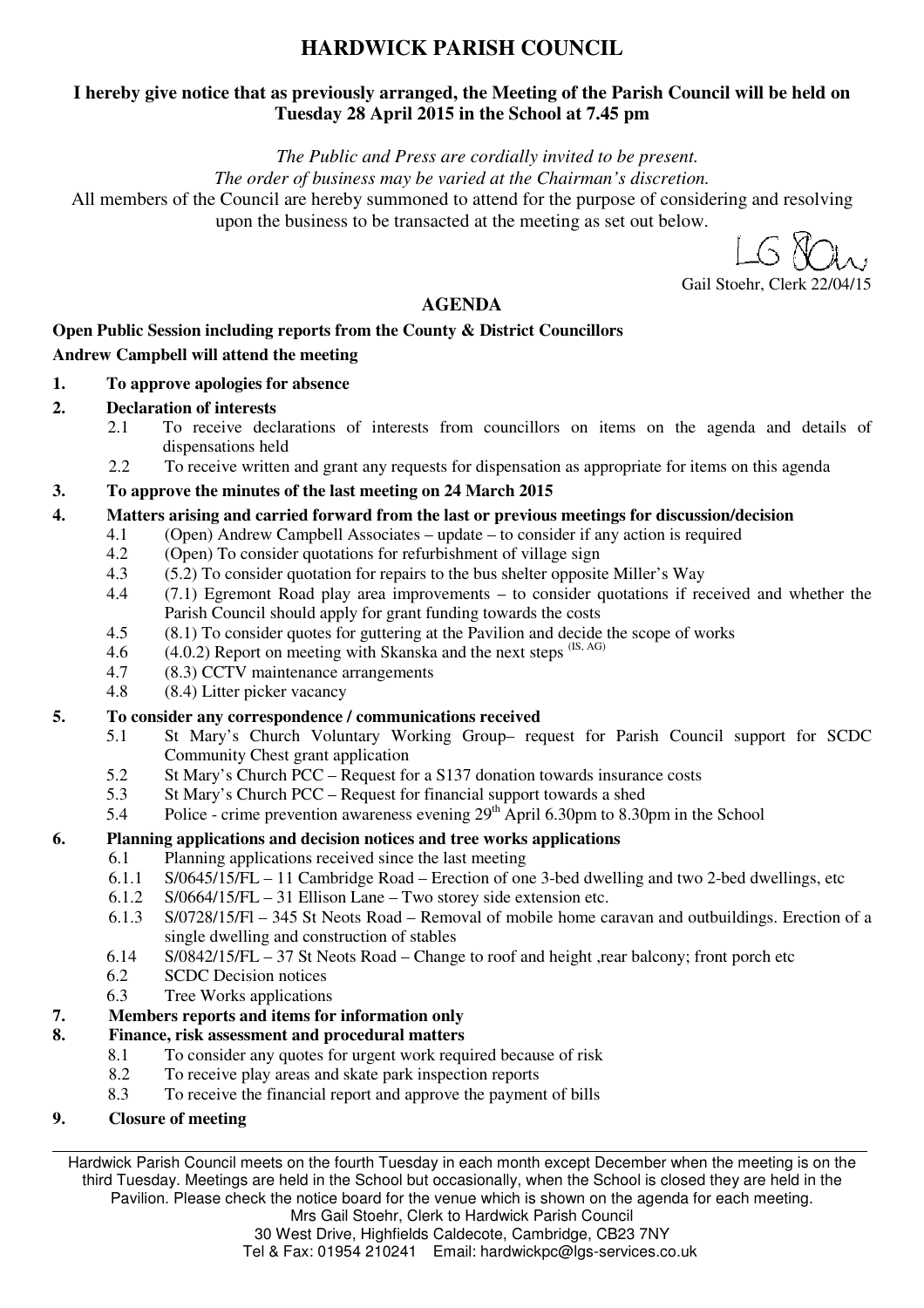#### **CLERK REPORT TO HARDWICK PARISH COUNCIL MEETING ON 28 April 2015**

#### **Andrew Cambpell Associates intend to attend the meeting.**

- 1. Apologies for absence none at the time of writing
- 3. To approve the minutes of the last meeting on 24 March 2015 attached.

#### **4. Matters Arising**

For information only:

(4.0.1) New litter bin including installation and emptying

The following reply has been received from SCDC

We have had a huge number of sickness and operatives leaving leaving us to use my street cleansing operatives on frontline dustcarts. I realise this is not your problem but it has been going on for a long time and therefore dog and litter bin installations has not happened.

I am currently talking to a contractor to give us a hand with these installations so if you could please be a bit more patient I will get your bin installed as soon as possible.

(5.4) Resident complaint about flytipping by garages in Bramley Way and graffiti on the garages Reply from SCDC received as follows:

The graffiti has been painted over, not worth treating it with chemicals etc. As regards the rubbish behind the garage, this is on private property and as such we are not required to clear it. Did try a couple of years ago to trace it without success, the owner of the garage denied all knowledge.

Stating that I have asked the , our, depot to clear this as it can be seen by the staff of the units behind the fence, cant give a date or even if they will, not my decision, due to severe shortage of staff. Every available staff member is on the bin lorries.

As regards the burnt out building I have been to this as we received the report of it being used by youths for various purposes. Found no evidence of drug misuse, plenty of evidence of drinking. We did not enter the building due to its condition.

The owner has been traced and measures are in place re the security fence.

(7.3) Complaints about the burnt out property at the junction of Cambridge Road and St Neots Road PCSO Alex Giltinane has replied as follows:

Thank you for bringing these issues to my attention, I will patrol the areas when working evenings to try to catch anyone who may be using the sites for anti-social purposes.

Due to a reshuffle at Cambourne I won't be covering Hardwick anymore, this will be in effect from the 8<sup>th</sup> of April. The PCSO taking over the village will be David Jackson who I have copied in to this reply so that you will have his details for future reference.

Cambridgeshire police are currently running an operation in South Cambridgeshire called operation Oaklands, this is to target home security issues. We are spending 3 weeks in each village to try to get around every house, we are also hoping to set up an evening surgery either at Cambourne police station or at a location in the village to target people who either aren't in when we are in the village or who do not feel safe opening their doors to strangers. We will be covering Hardwick from the  $11<sup>th</sup> - 31<sup>st</sup>$  of May. I will have a look at David's off duty as well as my own and try to find a suitable date to run the evening surgery, if you have any preferences please let me know.

(9) Reply from Police Force Commander:

Superintendent James Sutherland, responding to the PC's letter about break-ins in the village, would like to hold a crime prevention event in the village next Weds  $29<sup>th</sup>$  April. Uniform officers will be mobilised in the village.

He will arrange for Police cadets and specials to mark peoples' property (free) and show people alarms, locks etc that they can use to help prevent theft. There will also be someone giving out info on crime prevention and details of alarms and locks for purchase. They will focus on crime prevention measures, and provide security advice to residents in order to combat burglary, vehicle crime and theft.

The Police will go door to door on the night spreading the word and encouraging residents to take their property down to the school to be marked.

(7.4) Overhanging foliage obscuring view from St Neots Road bus stop – to note CCC response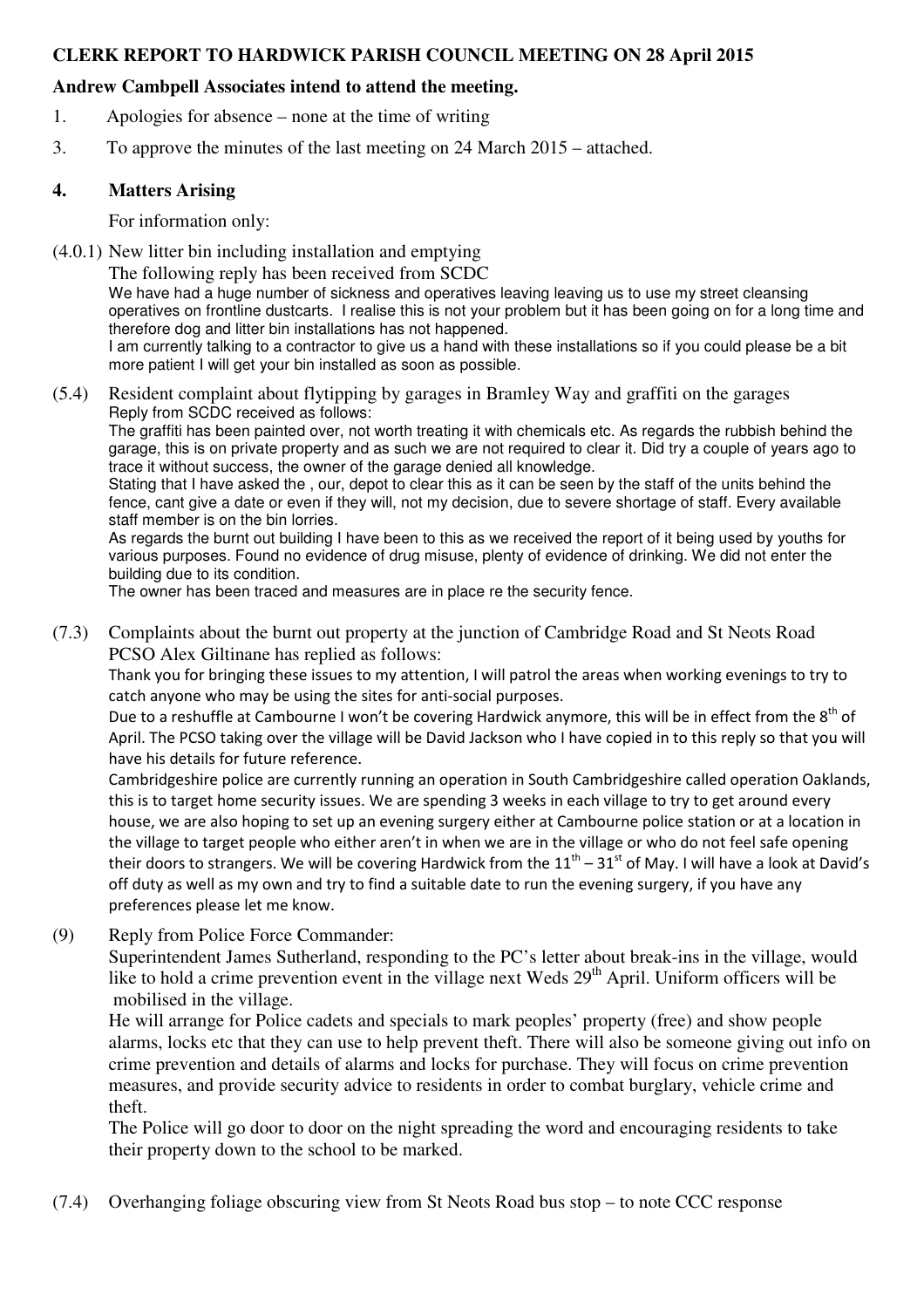"As I understand it, our Cycling Projects team are due to carry out maintenance of several cycleway. I specifically requested the trees/vegetation be cut back along the stretch of St. Neots Road, Hardwick.

In the meantime, I ordered works for the trees to be cut back at the bus stop, as you requested, and as far as I am aware this has been carried out.

There are no leaves on the trees presently to cause problems with visibility, is the issue with the positioning of the bush shelter perhaps?

As I am increasing receiving a number of emails from you directly, recently, may I take this opportunity to politely request that highway defects are reported through our online system. This is so that they can be logged onto our system for future reference, and they will come through directly to the local highway officer for the area. "

Clerk's note – this had been reported repeatedly on the online system and also Cllr Frost. The Parish Council is aware that the works had not happened thus a email was sent directly to Ms Maloney.

(9) Police - crime prevention awareness evening  $29<sup>th</sup>$  April 6.30pm to 8.30pm in the School Superintendent Sutherland would like the Parish Council to cover the cost of the room, arrange refreshments for his officers who will be there all evening and also help spread the word in advance of the event so that as many people as possible attend.

Rebecca Avery, Outreach worker for the Office of the Cambridgeshire Police and Crime Commissioner is no longer able to attend the April meeting but hopes to attend later in the year.

All actions arising from the March meeting have been carried out.

4.1 (Open) Andrew Campbell Associates - update

Andrew Campbell writes:

As far as the overall development is concerned, we now have a signed Planning Performance Agreement with the District Council and meetings on design and general planning principles have been held. A further design meeting also took place last week. We are pressing for two further meetings to be held at both of which you will wish to be present. They are in respect of Section 106 Obligations/Provision of Services and Highways. I am hoping that both of these will take place before your next parish Council meeting and again advise the Planning Department to fix those dates as quickly as possible and I will advise you accordingly. I am also hoping that the architect will have prepared a general brief for the Parish Centre, so that can be considered at your next meeting also.

- 4.2 To consider quotations for refurbishment of village sign two quotations have been received and will be brought to the meeting.
- 4.3 (5.2) To consider quotation for repairs to the bus shelter opposite Miller's Way if received quotation will be brought to the meeting if received.
- 4.4 (7.1) Egremont Road play area improvements to consider quotations if received and whether the Parish Council should apply for grant funding Quotations received will be brought to the meeting.

Grants are available from Cambridge Community Foundation as follows (application form attached)

**Subject:** Grants for playgrounds/sports facilities or insulating community facilities I am writing to invite you to consider if they wish to put a bid into **The AmeyCespa Community Fund 2015 Challenge.** 

The Challenge – which is **open until 31 May 2015** and managed by Cambridgeshire Community Foundation - **will award approximately a dozen grants** to fund either the creation or enhancement of a community playground or improved sports facilities, or to improve the insulation/heating of a community facility, such as a village or community hall.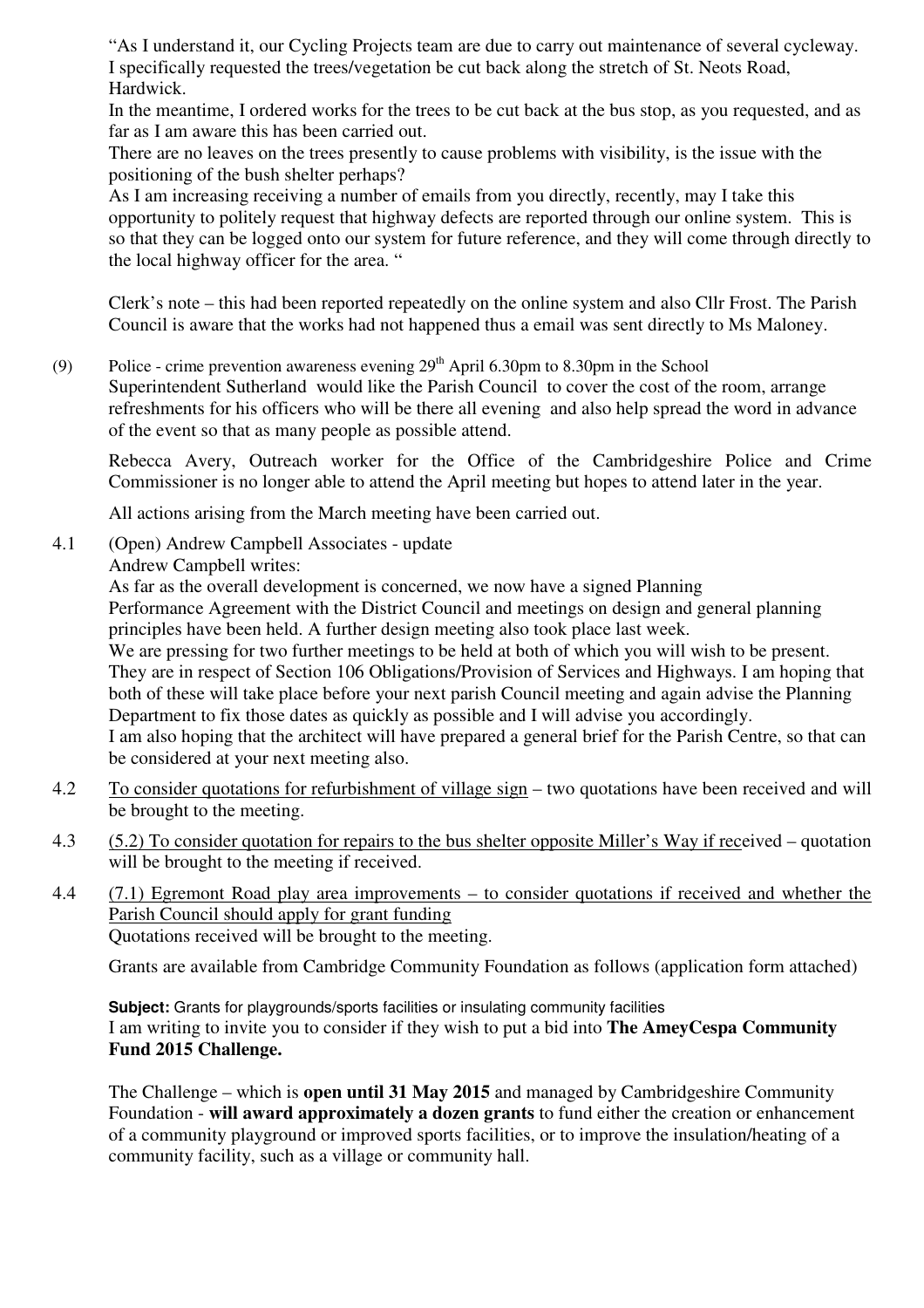There are some criteria that those wishing to bid must comply with and I have highlighted the key ones below. The application form (which you should request by replying to this email if you wish to complete) has to be returned to CCF – with ALL requested accompanying documentation – by 31 May 2015. **Decisions will be notified by 30 June 2015** at the latest and work MUST be complete by mid October, to ensure grant can be claimed in full before 31 October 2015.

1. The playground, sports or community facility must be in Cambridgeshire and within 10 miles of a licensed landfill site. A 'licensed' landfill site is one where there is a licence, resolution or permit authorising disposals of materials as waste in or on the land. Some inactive landfill sites are still 'licensed'. The details of landfill sites can be accessed either on the HMRC website (www.hmrc.gov.uk) or through the relevant authority (e.g. The Environment Agency www.environmentagency.gov.uk).

2. The facility must be owned by a not for profit organisation and must be run on a not for profit basis (schools/colleges are excluded for this purpose. District or Town Councils are also not included in the Challenge). This does not preclude a surplus from being made, but it cannot be distributed. Any income derived from the project must be spent providing, maintaining or improving the facility.

3. The facility must be must be accessible to the community, without excessive charge, and the facility must not be aimed at one age group. All parts of a building must be accessible (ie there cannot be an office which is locked for restricted use). In general, any facility that is not available more than four evenings or two days a week, or less than 104 days in any one year would not be considered sufficiently open to the general public.

4. Grants will be offered in the range of between a minimum of **£20,000** and a maximum of **£40,000**.

5. Expenditure must not be incurred before a grant offer is received. **The project must be complete before mid-October 2015.**

6. Grants are for capital and installation costs and will not cover any project management cost. Any professional fees must be less than 5% of the grant.

7. **A 'Contributing Third Party' needs to be found by the grant applicant to donate a sum equal to 11% of the grant awarded**. The CTP can be an individual(s), an organisation or group of organisations, including the grant applicant (as they are a third party to Cambridgeshire Community Foundation). The CTP cannot derive a unique benefit from the project going ahead. A benefit is any material or financial advantage, asset, gain or benefit in kind. Obviously the contractor selected to undertake the work, CANNOT be the CTP nor can anyone connected to the contractor. The 11% must be paid by cheque to AmeyCespa (via CCF) before the grant is issued. For example, if awarded a £25,000 grant, £2,750 has to be paid to AmeyCespa before the £25,000 grant is released.

8. Payment of the grant wil be made in a maximum of two tranches and will be made in arrears to the grant applicant , once the grant applicant has provided copies of contractors invoices for works carried out.

9. Playgrounds can include outdoor gym equipment for adults. Insulation work on community facilities can include new windows, doors, insulation, and energy efficient heating systems. Support will not be offered to build or improve car parking facilities.

10. Due to time constraints, any projects requiring planning permission are not eligible – unless the permission has already been granted.

11. 2 quotes must be provided to support the proposed project costs, indicating which quote you have selected and why.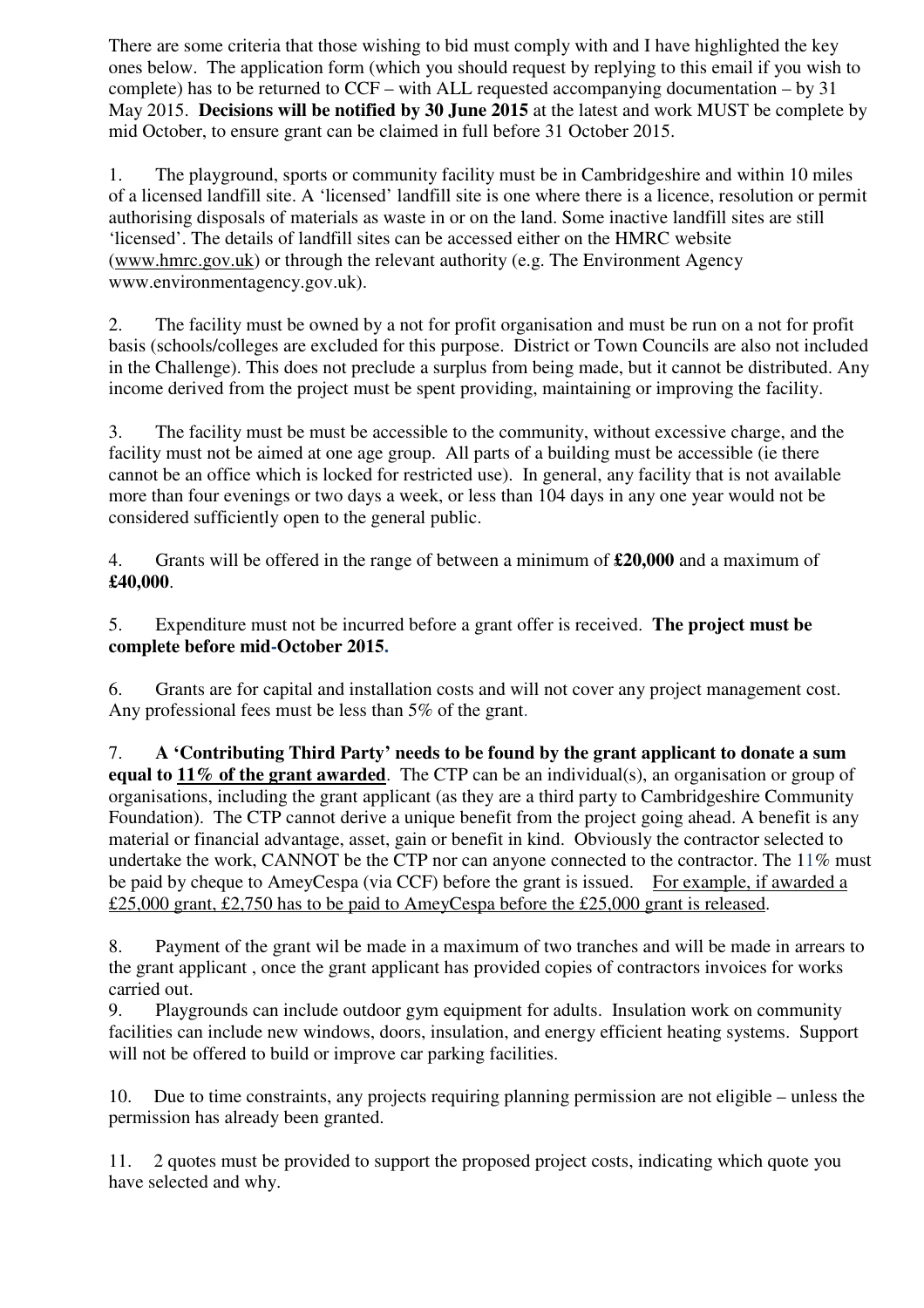12. Equal Opportunity Policy, Safeguarding Policy, Conflict of Interest Policy and an Access Statement are required without exception – if you do not have these standard policies, please do not apply to the Challenge.

13. The facility must remain in community use for a minimum of 5 years, otherwise the grant must be repaid in FULL.

14. If the funded depreciating asset is sold within 5 years of its original purchase, the proportion of the sale proceeds (or the proportion of the market value if the sale proceeds are less than the market value of the asset) equal to the proportion of the grants contribution to the purchase price will be paid back to CCF. For any funded *appreciating* asset (such as land and buildings ) sold *at any time* the proportion of the sale proceeds (or the proportion of the market value if the sale proceeds are less than the market value of the asset) equal to the proportion of the grants contribution to the purchase price will be paid back to CCF (or another Environmental Body as directed by Entrust)

If you wish to apply, please request by return of email a Challenge application form, stating your name and the Parish Council/Organisation you are requesting the application form for.

### **Please note that any application submitted without ALL of the requested accompanying documents will be immediately considered ineligible and will not be processed further.** Also we

regret we are unable to offer detailed one to one support to each potential applicant as we simply do not have the resource.

 Regards **Emily Bradfield, Grants Officer Cambridgeshire Community Foundation** The Quorum, Barnwell Road, Cambridge, CB5 8RE 01223 410535

- 4.5 (8.1) To consider quotes for guttering at the Pavilion Quotations will be brought to the meeting.
- 4.6 (4.0.2) Report on meeting with Skanska and the next steps The Chairman and Cllr Gill to report.
- 4.7 (8.3) CCTV maintenance arrangements

At the time of writing I have had not had a reply to the Council's complaint to Briar as follows – "Hardwick Parish Council is very disappointed that the work to its skate park cameras has not been completed. While I am aware that Mr Stephen Cook has been on leave ti appears that no-one at the company can attend to matters in his absence.

The Parish Council should not have to point out to a security company that CCTV should be working and this system has not been fully functioning properly for some time now which is of course great concern to the council and defeats the objective of having a CCTV security system in place. The Parish Council does not think it unreasonable to expect that all orders it places with Briar should be completed within a reasonable timescale. The Parish Council also does not think it should have to keep chasing for quotes or for work to be done.

Also an order was given to Briar before Christmas to check/replace the bulbs in three lights on the all weather courts. Has this been done? The netball club reported last week that the lights stopped working during their match which then had to be called off. The Parish Council doesn't know if this is connected to the bulbs or totally unrelated and will be making enquiries with the Hardwick Sports and Social Club if there was a power cut during the match.

The Parish Council asks for reassurance that Briar can provide the required level of service and that the CCTV system at the Hardwick skate park is now all working."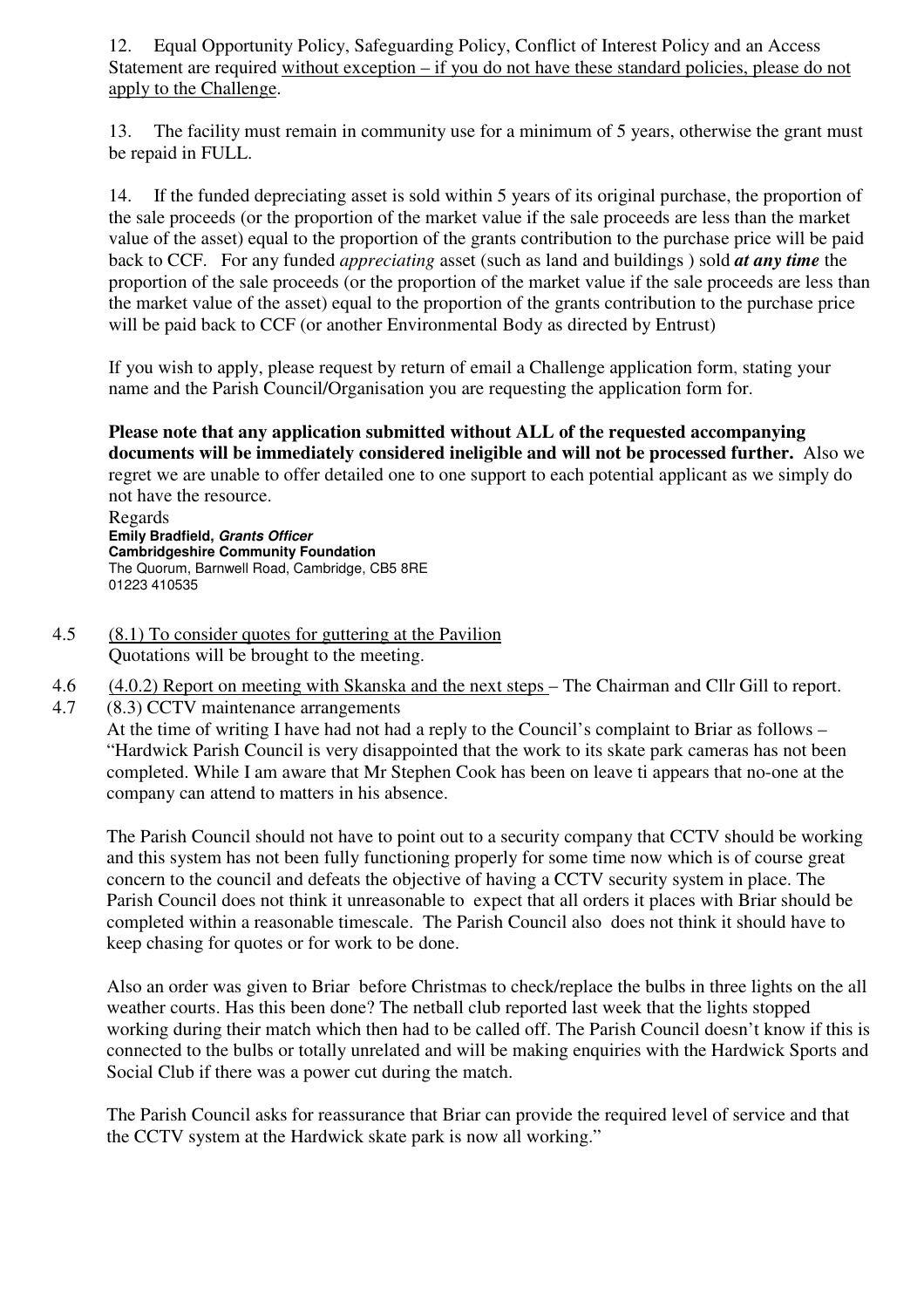When I chased today I was informed that the works ordered on  $26<sup>th</sup>$  February still have not been done and they could not give me a date for the works as they had found on  $1<sup>st</sup>$  April that they had to order a specialist transformer. They also could not say whether the floodlights had been done.

I have asked two other companies to quote for looking after the CCTV equipment and if received the quotes will be brought to the meeting so the Council can consider if

4.8 (8.4) Litter picker vacancy – unfortunately the applicant's work permit was denied.

### **5. Correspondence**

5.1 St Mary's Church Voluntary Working Group– request for Parish Council support for SCDC Community Chest application

Cllr Worland writes:

I am a member of a group of volunteers who maintain St Mary's churchyard and the adjacent land. We currently use our own equipment but are in the process of applying for a Community Chest grant from South Cambs of up to £1500 towards equipment and a shed to store it in. The application form asks if we have support from the Parish and District councillors and so we would like to ask if we can say we have the support of the Hardwick Parish Council.

Grant application and Volunteers Mission Statement attached.

- 5.2 St Mary's Church request for a S137 donation towards insurance costs
	- Clare Bigg writes:

I have taken over the role of Treasurer of St Mary's from Thelma Westbury.

I understand from Thelma that in recent years the Parish Council has generously contributed the cost of insurance to the church, and I was wondering if the Council would be willing to do this again? At the moment, we don't need a contribution towards the cost of grass cutting, as volunteers have taken over the task of mowing the churchyard. The volunteer group is also working hard on improving the churchyard as a village amenity.

5.3 St Mary's Church – request for £500 financial support towards a shed - Attached.

#### **6. Planning applications and decision notices and tree works applications**

- 6.1 Planning applications received since the last meeting
- 6.1.1 S/0645/15/FL 11 Cambridge Road Erection of one 3-bed dwelling and two 2-bed dwellings, along with car parking and hard and soft landscaping following the demolition of the existing dwelling
- 6.1.2 S/0664/15/FL 31 Ellison Lane Two storey side extension and addition of pitched roof to existing rear extension
- 6.1.3 S/0728/15/Fl 345 St Neots Road Removal of mobile home caravan and outbuildings. Erection of a single dwelling and construction of stables
- 6.1.4 S/0842/15/FL 37 St Neots Road Change of style to roof with increased height to form rooms in roof space with rear balcony at first floor level; front porch and flue for wood burning stove
- 6.2 SCDC Decision notices
- 6.2.1 S/0299/15/FL 158 Limes Road Garage conversion Permission granted.
- 6.2.2 S/0234/15/FL 197 St Neots Road Single storey rear extension Permission granted.
- 6.2.3 S/0119/15/FL 2 Pershore Road Single storey front extension Permission granted.
- 6.2.4 S/2246/14/FL New Haven, Hall Drive Erection of detached single storey dwelling with detached garage – Permission granted.
- 6.2.5 S/0770/14/FL Land rear of 303 St Neots Road Extension and alteration to existing business premises and erection of new dwelling – Permission granted.
- 6.3 Tree Works applications none at the time of writing

## **7. Members' reports and items for information only unless detailed**

## **8. Finance, risk assessment and procedural matters**

- 8.1 To consider any quotes for urgent work required because of risk none at the time of writing.
- 8.3 To receive the financial report and approve the payment of bills attached.
- 9. Closure of meeting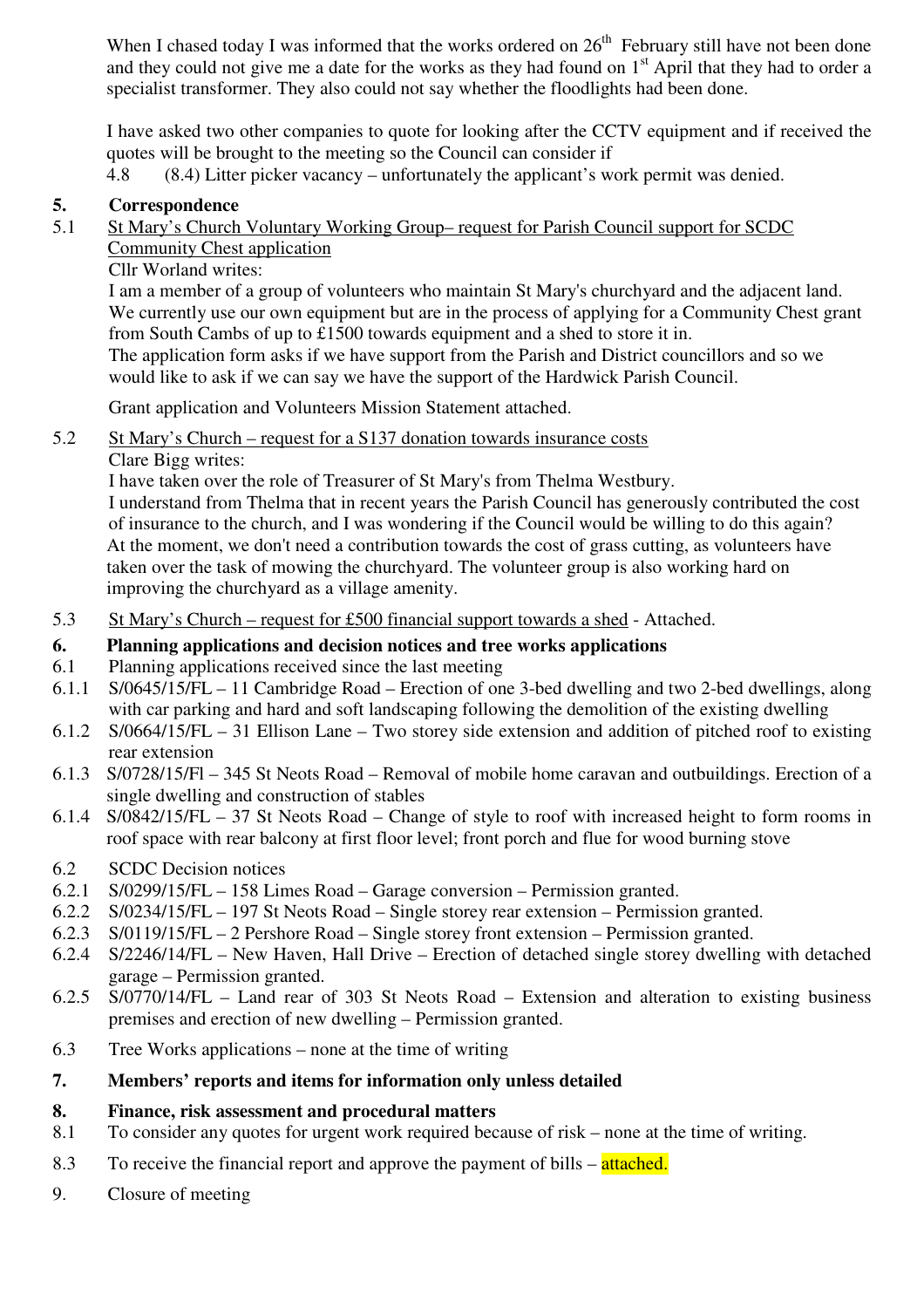# **St Mary's Church Voluntary Working Group**

# **Statement of intent**

The Voluntary Working Group is comprised of local retired people who normally meet on Thursday mornings to maintain and improve the churchyard and adjacent church-owned land including the Sunday Club Garden. The group is affiliated to St Mary's Church, and is a subcommittee regulated by the Parochial Church Council (PCC).

### **Objectives of the Voluntary Group**

#### **1.Churchyard**

To enhance the churchyard as a place of peace, tranquility, beauty and order whilst encouraging biodiversity.

#### **2. The Car park area and the Sunday Club garden**

To develop the Sunday Club garden and the educational/ social potential for both the congregation, and other users.

#### **3. Flora and Fauna**

To establish that we are keen to encourage balanced wild life and to implement a well thought out plan for the future.

### **Policy on use of the area by the community**

Village organizations are encouraged to use the site for which there will be no charge. Anyone using the fire pit is encouraged to re-stock after the event. Sometimes it will be necessary to restrict access to the island bed. Users are encouraged to introduce groups to the churchyard.

### **How will the Voluntary Group manage and improve the site?**

### **The Sunday Club gardens**

The Jubilee path, the island bed and the border adjoining the Chivers drive. The path will continue to be maintained. We shall keep in contact with Peter Oakes so that we can continue to benefit from his supplies of bark. We have agreed that at present we should continue to be flexible about the big bed; if there are plants flowering or about to flower we shall ask users to keep off. Otherwise the central bed will be available for things such as impromptu dens. The island bed will be planted up with primroses, cowslips and woodland bulbs: Eranthis, Alliums, Anemone nemerosa, Galanthus, and Hyacynthoides and other woodland loving plants. Sunday Club will plant the cowslips in the Spring.

It was agreed to stockpile den making materials and to keep the log store well filled.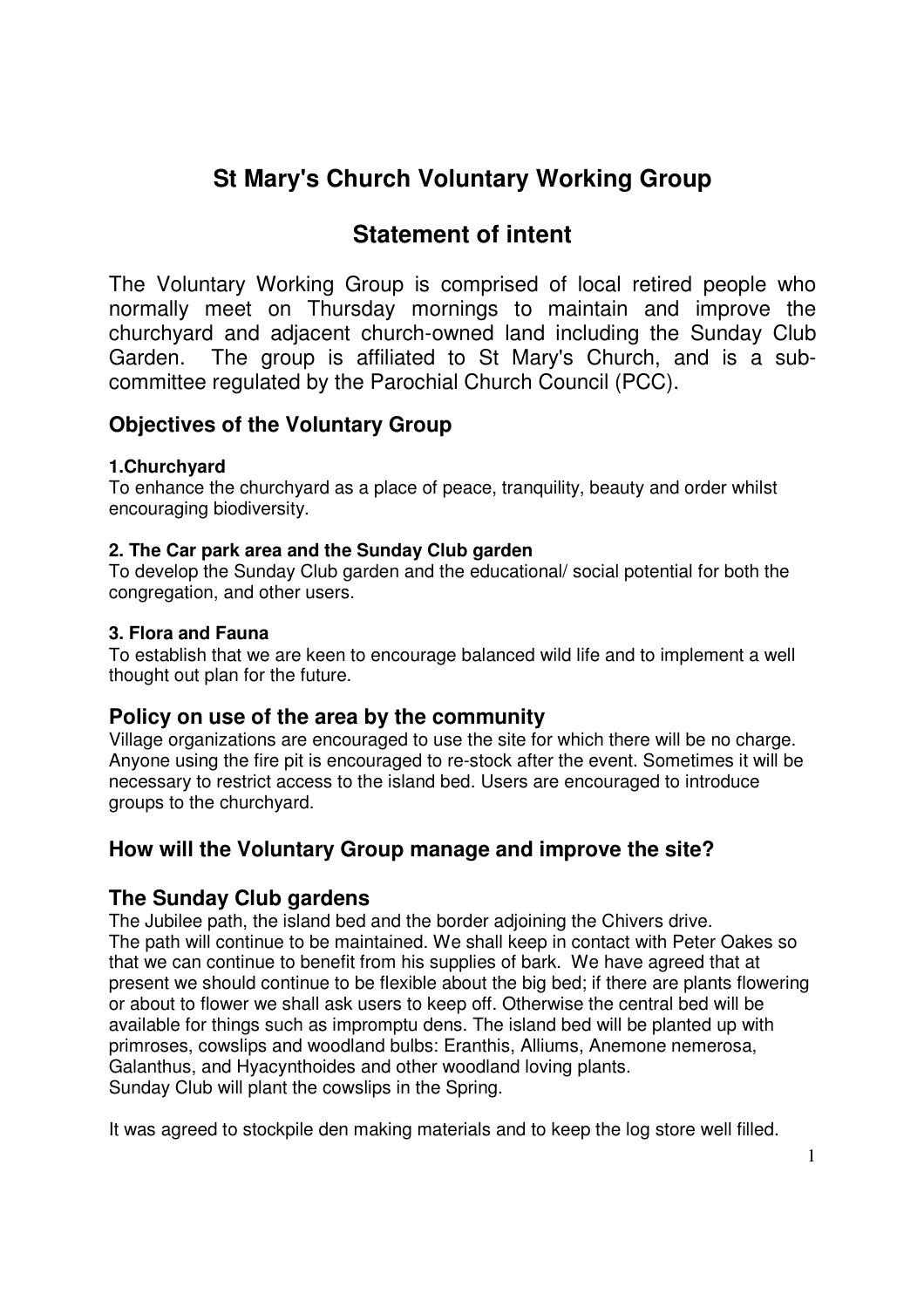Agreed to create a willow structure for the children, possibly with children helping. Further action Consult with PCC over bat boxes Build limited number of owl boxes Make suitable bird boxes with the children Consider further plants for the island bed. Install a den house. Consult experts from various organizations about encouraging fauna to this area.

### **The fire pit area/ bonfire area**

Agreed to try to have some more logs delivered in order to create better seating NB the flat topped seats with log bases were created by the children and should be left.

#### **The churchyard Hedges**

The hedges are now largely in reasonable condition; they require minimal maintenance but all could be improved.

1. Main Northern boundary hedge continuing towards the Eastern edge of the churchyard beyond the lych gate.

This has been well tended over the last couple of years. Regular autumn maintenance will help the hedge to thicken. New hawthorn saplings have been planted in the gaps. There are still some areas where the Elder is very strong. The lime trees overshadowing the hedge and stealing light have been trimmed. Some taller, stronger saplings need to be planted to further close up the gaps, these might include blackthorn and other mixed hedging suitable for clay soil.

Action Short term Laura Osborn ( LS) from Cambridgeshire Wildlife trust has recommended planting hazel, hawthorn, guelder rose and spindle. Use spiral plastic protection against rabbits. Buy saplings ready for Winter planting Remove Elder Consider including patches of honeysuckle and or Rosa Rugosa.

#### 2. The Eastern boundary

This has been planted with a number of saplings at the far end of the roadside hedge.

Action

There are further areas which could be thickened with saplings.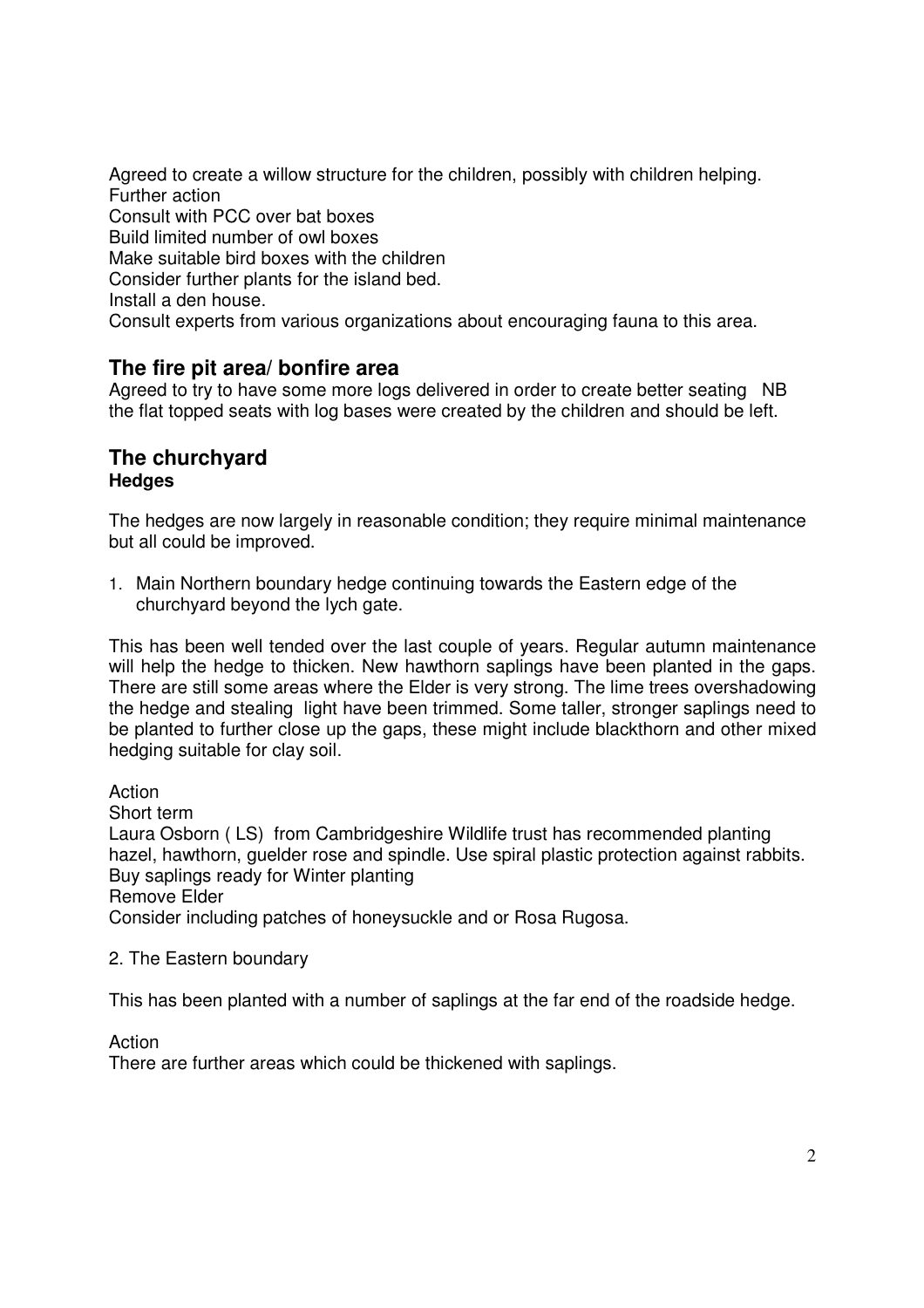3. The Eastern boundary with the Rectory.

Some of the hawthorns are very tall. The tree on the corner by the entrance to the vicarage is in poor health. It could be cut back or removed.

Action

Trim Hawthorns in early autumn. Consider removing tree if dead.

4. The Cupressus hedge between Churchyard and Car park

Much depends on the planning application and the subsequent building work. The hedge has been well maintained over the last two years.

Action

Continue regular maintenance for now.

**Grass verges (**defined as being those areas around the base of the Lime trees nearest to the hedges**)** 

Most of these verges are planted with a variety of Spring flowering plants: snowdrops, bluebells, polyanthus and cyclamen. The areas need to be increased in size slightly and then maintained by cutting twice a year: immediately after the cow parsley has finished flowering and again in the autumn but watching out for thistles and nettles in between.

The areas could be further enhanced by planting things such as poppies, chicory, more bluebells, cowslips etc with some taller specimens such as holly in between.

Action

Seek advice from Caroline and from Nurserymen Mark areas to be left Agreed to leave a small area for nettles to encourage peacock butterflies. Plant seeds Manage such things as thistles Continue with present maintenance plan

### **Fauna**

We are investigating the possible extent of wild life boxes and homes and contacting local expert in hedgehogs, Mary Barrow.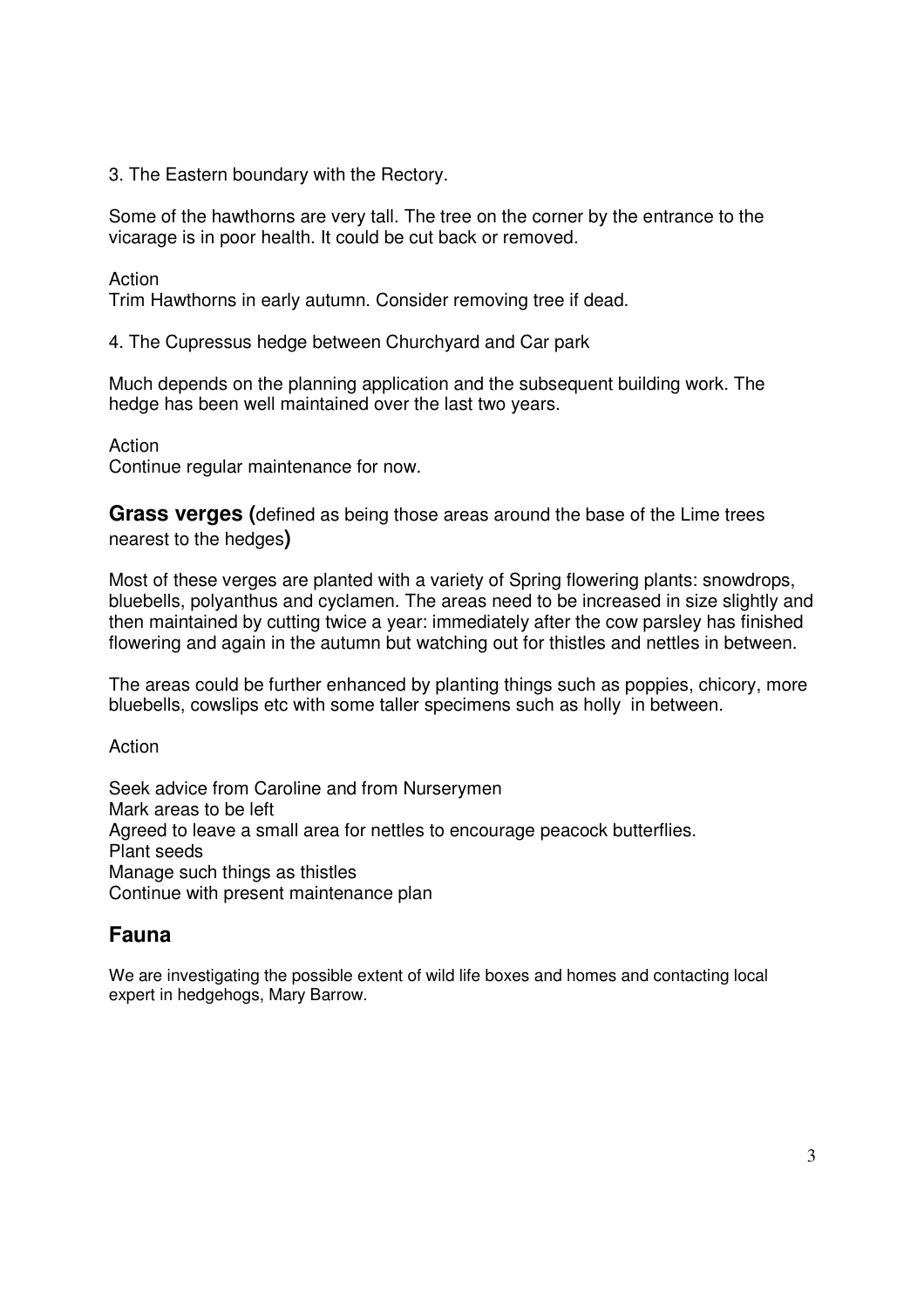### **Paths and graves**

Continue present practice in maintaining paths.

Continue low maintenance and sensitive mending and cutting where necessary. Eventually there will be a map of the graves and who's buried where. Working towards a notice board which explains to families and friends what is expected of them; dead flowers, oasis, nick knacks etc and to let them know that there is a small group of people who maintain the churchyard. The board could also have a brief explanation of our policy on biodiversity and what it means to our church.

#### Action

Discuss notice board with Alison and consult on graveyard regulations in order to sensitively make some improvements.

### **The Car Park**

The team will continue to maintain the car park area and the ad hoc culvert which takes water away from the pond when it overflows. They will spray with glycophosate to keep down the weeds. Eventually the car park will need further gravel. Agreed to tighten up the chain link fencing again.

Substitute elder for Buddelia.

### **Trees**

At some point we should survey the trees and plot their positions. Need to keep an eye out for the ash die back disease.

Leave standing stumps where possible.

### **General**

Ask to be kept informed of dates ahead of weddings and funerals so that plans might be adapted to prepare specially, particularly if there is a village wedding and some of the people are known to us.

To be discussed: bins (apply) , wattle screen in front, and water, 'unwelcome' children, rose garden, memorial garden...what is permitted and what not, grave maintenance and what is expected/ allowed.

The fabric of the building is largely outside the scope of the volunteer group except for minimal maintenance and an annual clear out of the gutters.

The team will maintain the two benches and the slabs on which they stand.

The PCC has agreed that the grave diggers will be expected to take away any surplus spoil from the graves and that it will not be dumped at the sides of the churchyard where there are Spring flowering bulbs.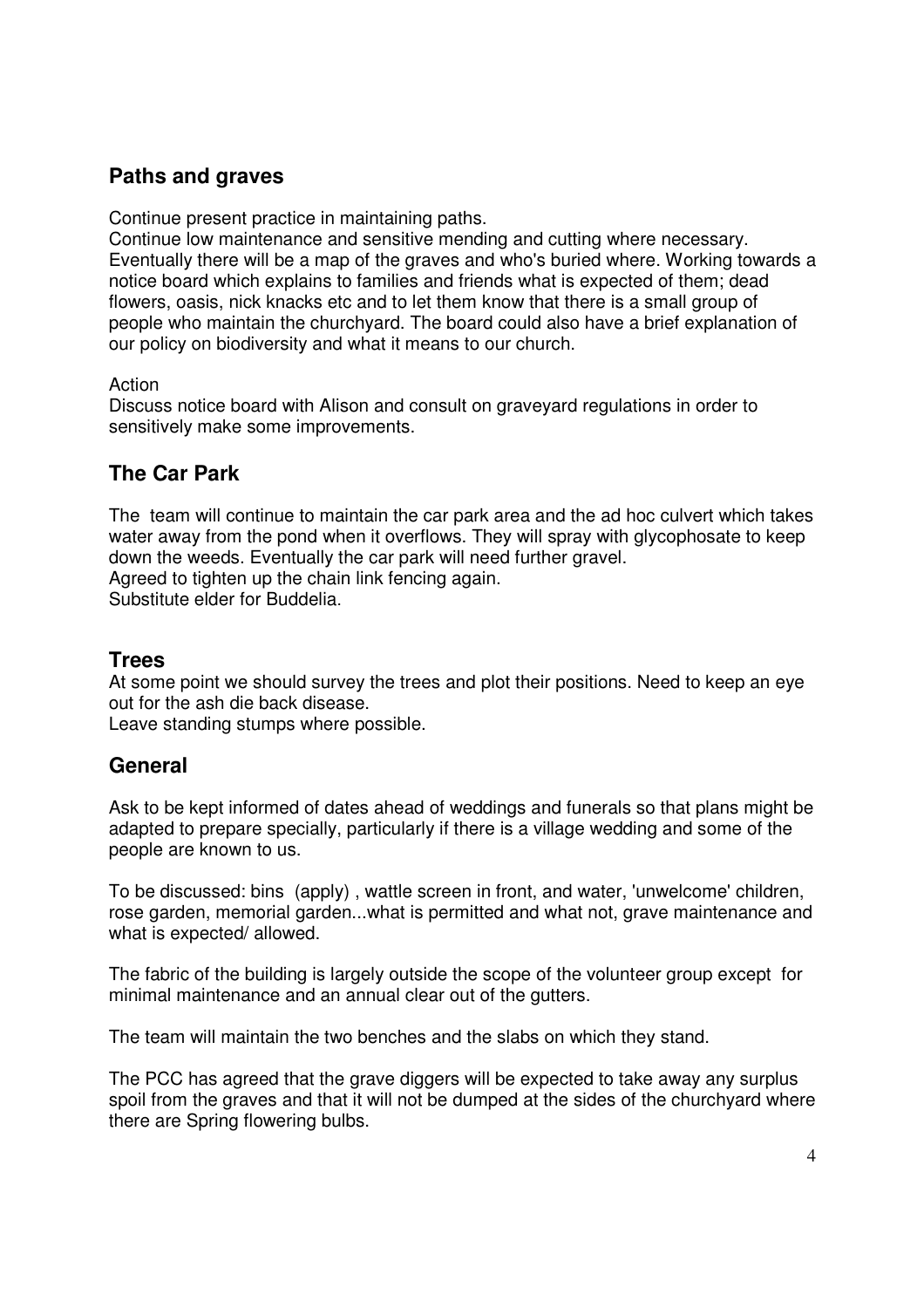### **Plan of area**.

| <b>School House</b> |
|---------------------|
|                     |
| AA                  |
|                     |
| Pond                |
|                     |
| 98<br>Drain         |
|                     |
| Issues              |
|                     |
|                     |
|                     |
| Pond                |
|                     |
| St Mary's           |
| LB                  |
| Church              |
|                     |
| Rectory<br>36/      |

There was an informal biodiversity survey of the churchyard in 2013

Voluntary working group December December 2014

Further Action

Letter to users (PC) Copies to PCC (JJ) Plan, type and position of nesting boxes (IG) The background to the pond (AM) The play house  $($  JJ  $/$  RW $)$ Raise funds for dedicated equipment and storage shed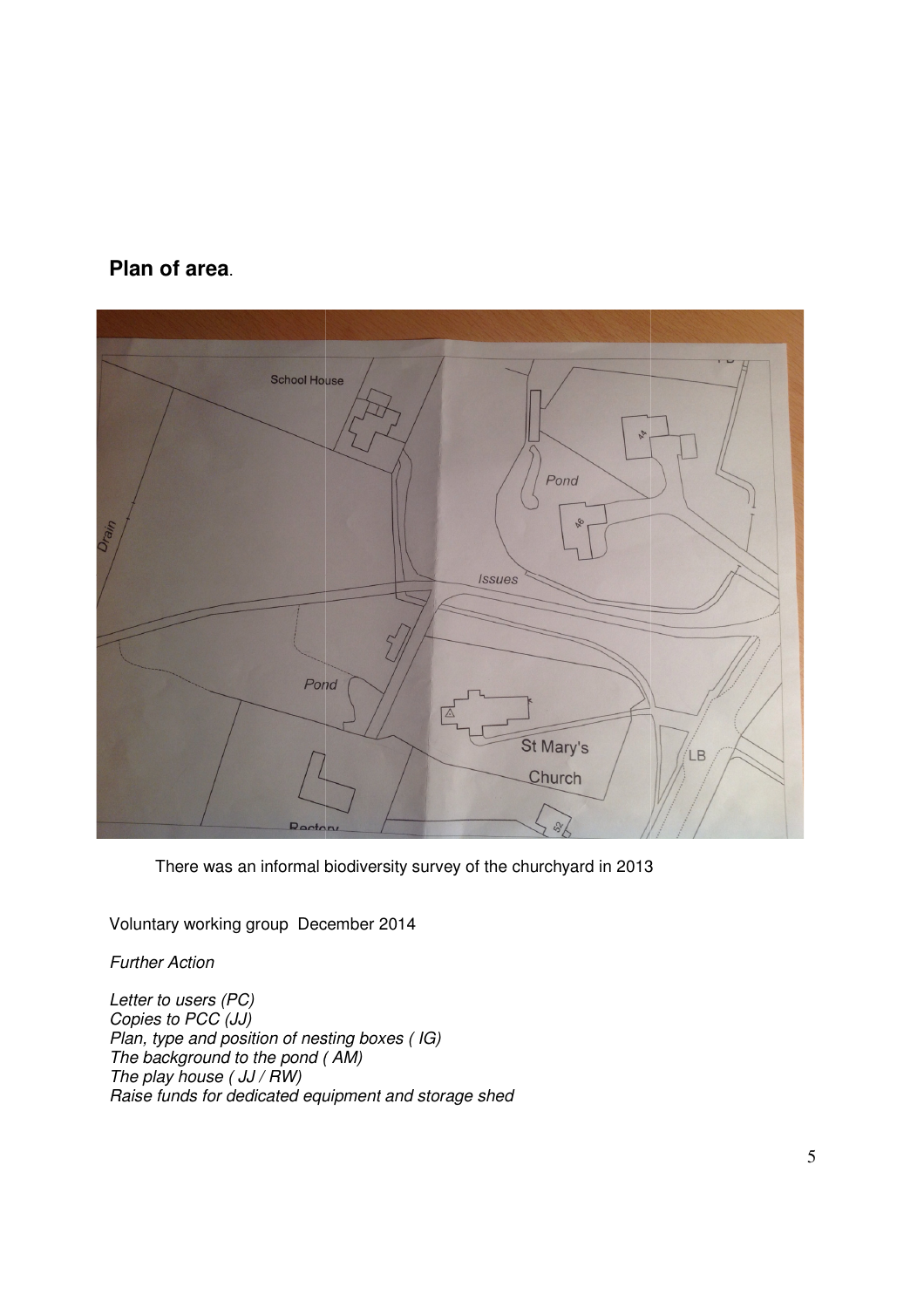# **HARDWICK PARISH COUNCIL**

#### **Small Grant Scheme Application Form**

|     | DETAILS OF GRANT APPLIED FOR :                                                 |                                                                                                                                     |  |  |  |  |  |  |
|-----|--------------------------------------------------------------------------------|-------------------------------------------------------------------------------------------------------------------------------------|--|--|--|--|--|--|
|     | What do you want to use the grant for?                                         | To cover the insurance for the year                                                                                                 |  |  |  |  |  |  |
| 2   | Who will benefit from the work or<br>activity?                                 | Everyone who visits St Mary's Chuerch,                                                                                              |  |  |  |  |  |  |
| 3.  | How much is required to pay for this?                                          | El451.13. (see attached)                                                                                                            |  |  |  |  |  |  |
| 4   | How much would you like the Council to<br>provide?                             | E1451.13                                                                                                                            |  |  |  |  |  |  |
| 5   | If there is a difference - if so how will<br>you raise the difference?         |                                                                                                                                     |  |  |  |  |  |  |
|     | <b>DETAILS OF GROUP OR ORGANISATION :</b>                                      |                                                                                                                                     |  |  |  |  |  |  |
| 6.  | Name of organisation or group applying<br>for a grant                          | St Mary's Church                                                                                                                    |  |  |  |  |  |  |
| 7   | Are you a new group in the process of<br>being formed? Yes or No               | No.                                                                                                                                 |  |  |  |  |  |  |
| 8.  | If No - when was the group or<br>organisation established?                     | Mary centuries ago!                                                                                                                 |  |  |  |  |  |  |
| 9   | If No - is the group or organisation a<br><b>Registered Charity? Yes or No</b> | les, as park of the Diocese of Ely.                                                                                                 |  |  |  |  |  |  |
| 10  | If yes please tell us the registration<br>number                               | 245456                                                                                                                              |  |  |  |  |  |  |
| 11. | Do you have a bank account?<br>Yes or No                                       | Yes                                                                                                                                 |  |  |  |  |  |  |
| 12  | If Yes - please provide the name of the<br>Bank where you have an account      | Nat West (Cambridge Market St)<br>St Many's Church Hardwick                                                                         |  |  |  |  |  |  |
| 13  | If Yes - please provide the Account<br>Name                                    |                                                                                                                                     |  |  |  |  |  |  |
| 14  | If Yes - please supply a copy of your<br>latest bank statement                 |                                                                                                                                     |  |  |  |  |  |  |
| 15  | Do you have published accounts?<br>Yes or No                                   | Yes                                                                                                                                 |  |  |  |  |  |  |
| 16  | If you have - please supply a copy of<br>your latest accounts                  |                                                                                                                                     |  |  |  |  |  |  |
| 17  | Do you have a constitution? Yes or No                                          | No                                                                                                                                  |  |  |  |  |  |  |
| 18  | If you have - please supply a copy of<br>your constitution                     |                                                                                                                                     |  |  |  |  |  |  |
| 19  | What are the objectives of the group or<br>organisation?                       | To provide a place for quiet reflections,<br>worship, celebration of riter of passage<br>and for people to meet & develop community |  |  |  |  |  |  |

This grant aid application should be signed by two members of your Organisation's Committee, one of whom must be the Chairman, Secretary or Treasurer.

We confirm that the information given in this application is accurate and that the Organisation undertakes to inform Council of any changes in the Organisation's circumstances that would affect this application. We confirm that any grant awarded by the Council will be spent only on the purpose for which it was given.

| Signed CLase Bigs |
|-------------------|
|                   |
|                   |

 $\frac{1}{2} \frac{q^2}{k}$ 

booker Signed 3

Position CLUSRELA LOARDED

Date 9/2015

The signing and submission of the Grant Aid form constitutes acceptance of the above by the group or organisation applying for a grant